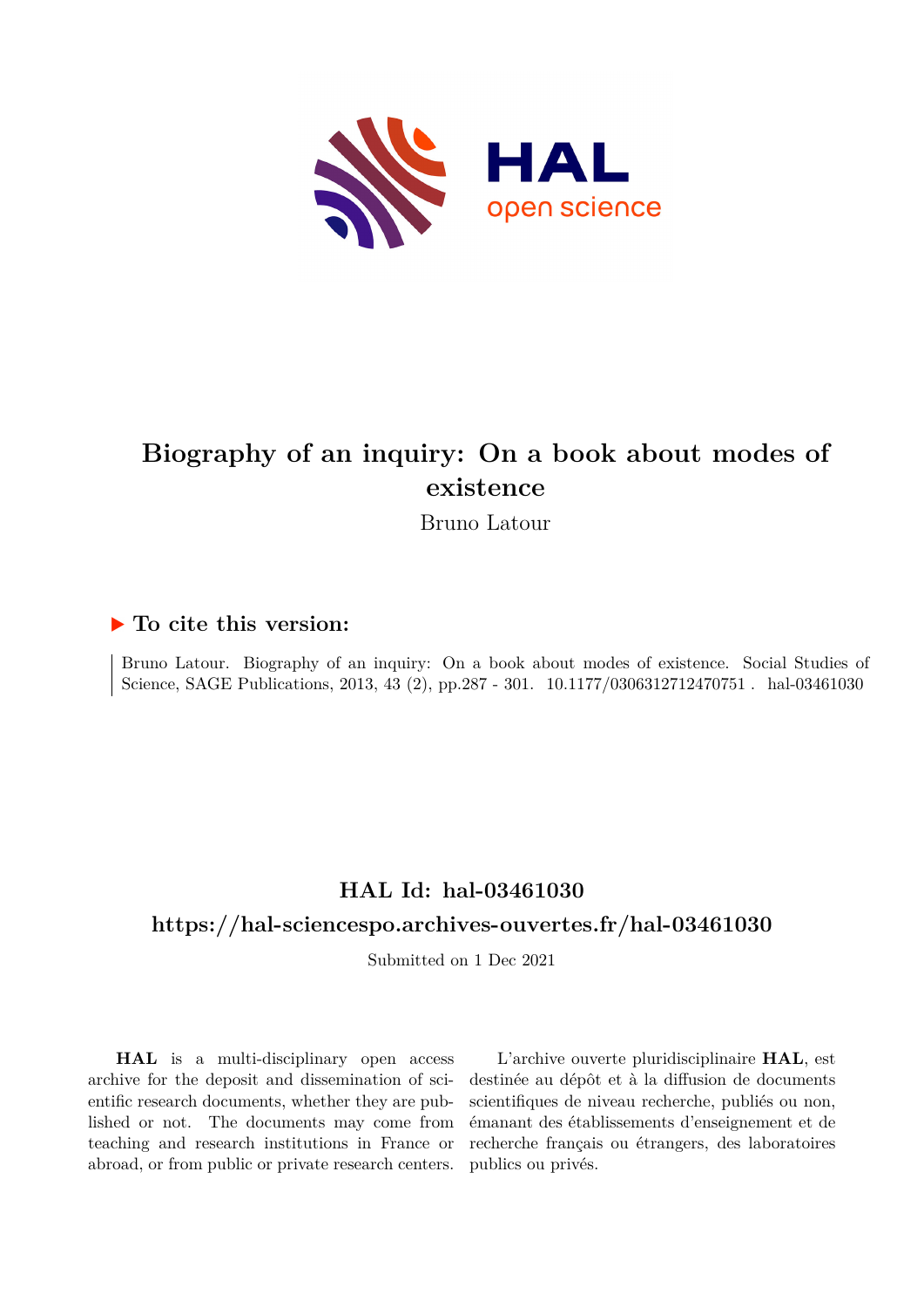## **Biography of an inquiry: On a book about modes of existence**

**Bruno Latour** Sciences Po, Paris, France

#### **Abstract**

Since the Inquiry on Modes of Existence has been long in coming and has connections with all the successive field works done by the author, the paper tries to retrace the main steps that have led to the project. It shows that it has preceded the work done in actor-network theory and explains the link between philosophy and anthropology through the peculiar notion of 'mode of existence'.

#### **Keywords**

anthropology, modernity, modes of existence, rationality

For a philosophy that is empirical and not simply empiricist, investigation offers the only way to ferret out its concepts and put them to the test before proposing a version that can be submitted to critique by one's peers. And yet even though inquiry as a genre benefits from a distinguished and intimidating prestige in philosophy, it is fairly unusual for an author to propose to carry out an investigation with the participation of his readers. This is nevertheless what I propose to do in publishing a book titled *An Inquiry into Modes of Existence: An Anthropology of the Moderns* (Latour, 2013) alongside a digital site that allows its visitors, who will have become coinvestigators, to inspect its arguments and go on to suggest other fields to study, other proofs, and other accounts. By means of this arrangement, I invite my coinvestigators to help me find the guiding thread of the experience by becoming attentive to several regimes of truth, which I call *modes of existence*, after the strange book by Étienne Souriau (2009 [1943]), recently republished, that features this phrase in its title. This banal and quasi-ecological expression refers to a specific speech act – each with its peculiar felicity and infelicity conditions – to which is added the claim that a highly specific type of world is being inhabited. Souriau's argument is

**Corresponding author:** Bruno Latour, Sciences Po, 27 rue St Guillaume, 75007 Paris, France. Email: bruno.latour@sciences-po.fr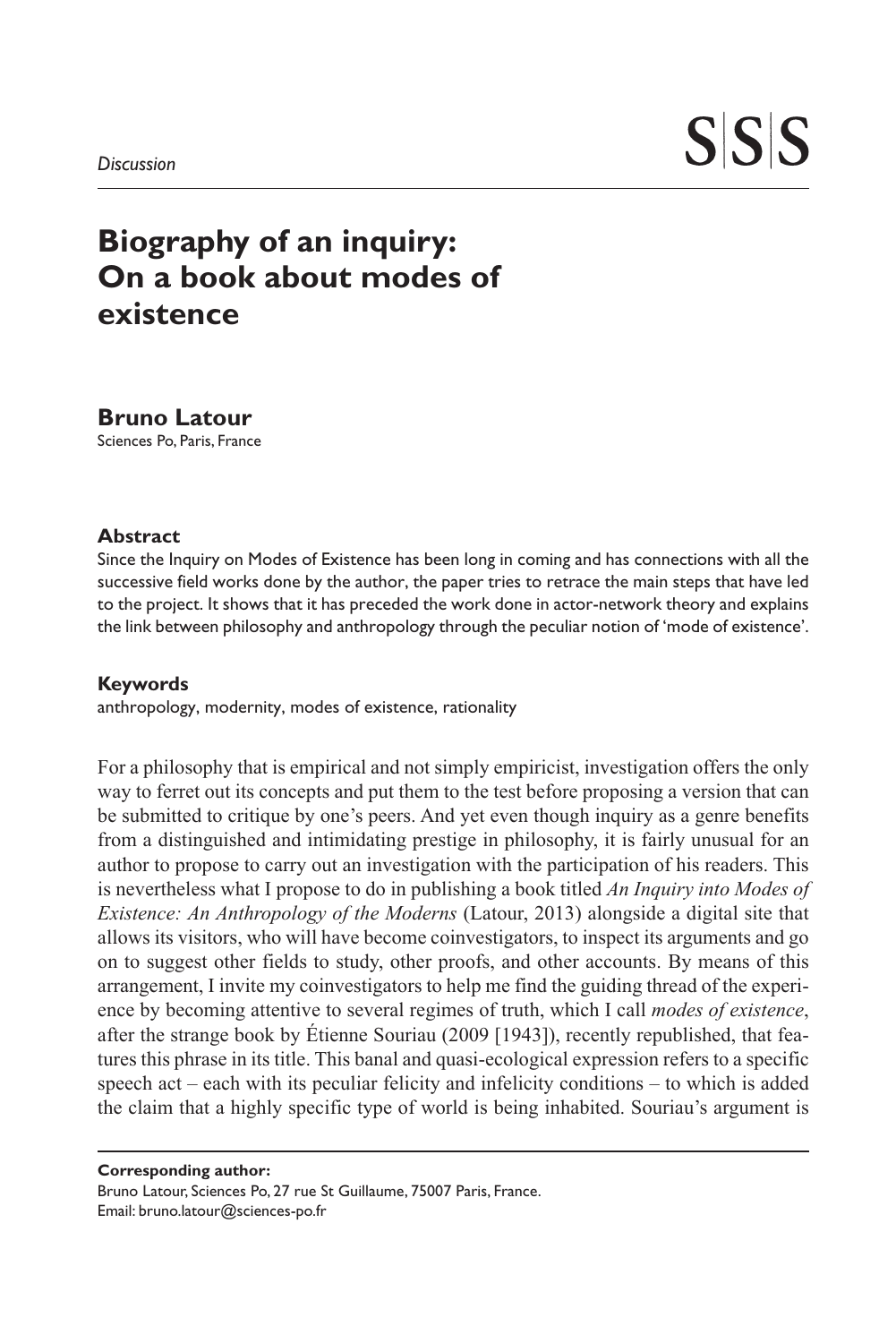not to say that there are several ways to talk about one world but several ways for the worlds (in the plural) to be addressed.

The use of these modes is what allows me to offer the Moderns (what this term encompasses will of course have to be specified) a more realistic description than the one presenting the advent of Western reason or the one authorized by the critique of that same reason. My hypothesis is that each of these modes makes it possible to respect, in the empirical areas I have pursued up to now, a certain tonality in the experience, the felicity or infelicity conditions particular to each case, especially (here is where things become tricky) a specific *ontology*. In fact, each mode requires us to encounter distinct beings that must be addressed in their own languages. The classic question of philosophy, 'What is the essence of technology, science, religion, and so on?' then becomes, 'What are *the beings* appropriate to technology, science, religion, and how have the Moderns tried to approach them?' But how can the multiplication of these modes be justified when the civilization that one claims to be studying conceives of itself on the basis of only two categories, object and subject (though in many different combinations, to be sure)?

When readers fail to understand why I have continually changed fields, and when they do not see the overall logic of my research – which leads them to look for my books in different aisles of bookstores (if they find them, i.e. if they look for them!) – their comments amuse me, for I know of no other author who has so stubbornly pursued the same research project for 25 years, day after day, while filling up the same files in response to the same sets of questions. This is why it may be useful to explain how I arrived at such an unusual form of philosophical anthropology. Not to tell my life story – if a system is solid, one need not be overly concerned with its author – but rather to sketch the biography of this argument on the basis of its history. No one can be astonished by the empirical birth of an empirical philosophy. In this article, I would like to pursue a contradictory exercise and recount the chaotic emergence of a systematic argument whose persistence over more than 30 years is surprising even to me.

If I am to go back to the past, the conscious past  $-$  I shall spare the reader the tribulations of my unconscious – we shall have to begin with a convergence between Charles Péguy and Rudolf Bultmann. Every September, despite the harvest that was so important in the wine trade, my parents used to take me on a pilgrimage to Orléans for the annual Péguy fest. If I was deeply influenced by reading Péguy's *Clio* (1961), it must have been because I conflated the lessons of Clio the muse, that great master of hermeneutic, with the meticulous, maniacal, and fertile scholarship of Biblical exegesis. From 1966 to 1973, when I was a militant Catholic student at the University of Dijon, I had the good fortune to have as a philosophy professor André Malet, a Protestant minister and Rudolf Bultmann's French translator (Bultmann, 1971). In his hands, which were as lustrous as parchment, the Biblical text finally became comprehensible, revealed as a lengthy process of transformations, inventions, glosses, and diverse rationalizations, which, taken together, sketched out a layer of interpretations that played out – this is the essential point – each in its own way, the question of fidelity or treason: faithful or falsified invention, impious reworking, or astounding rediscovery? We spent hours outside of class comparing the various resurrection narratives; for example, should they be read as *informational* stories (the tomb really is empty) or as *transformational* stories (the angel with a raised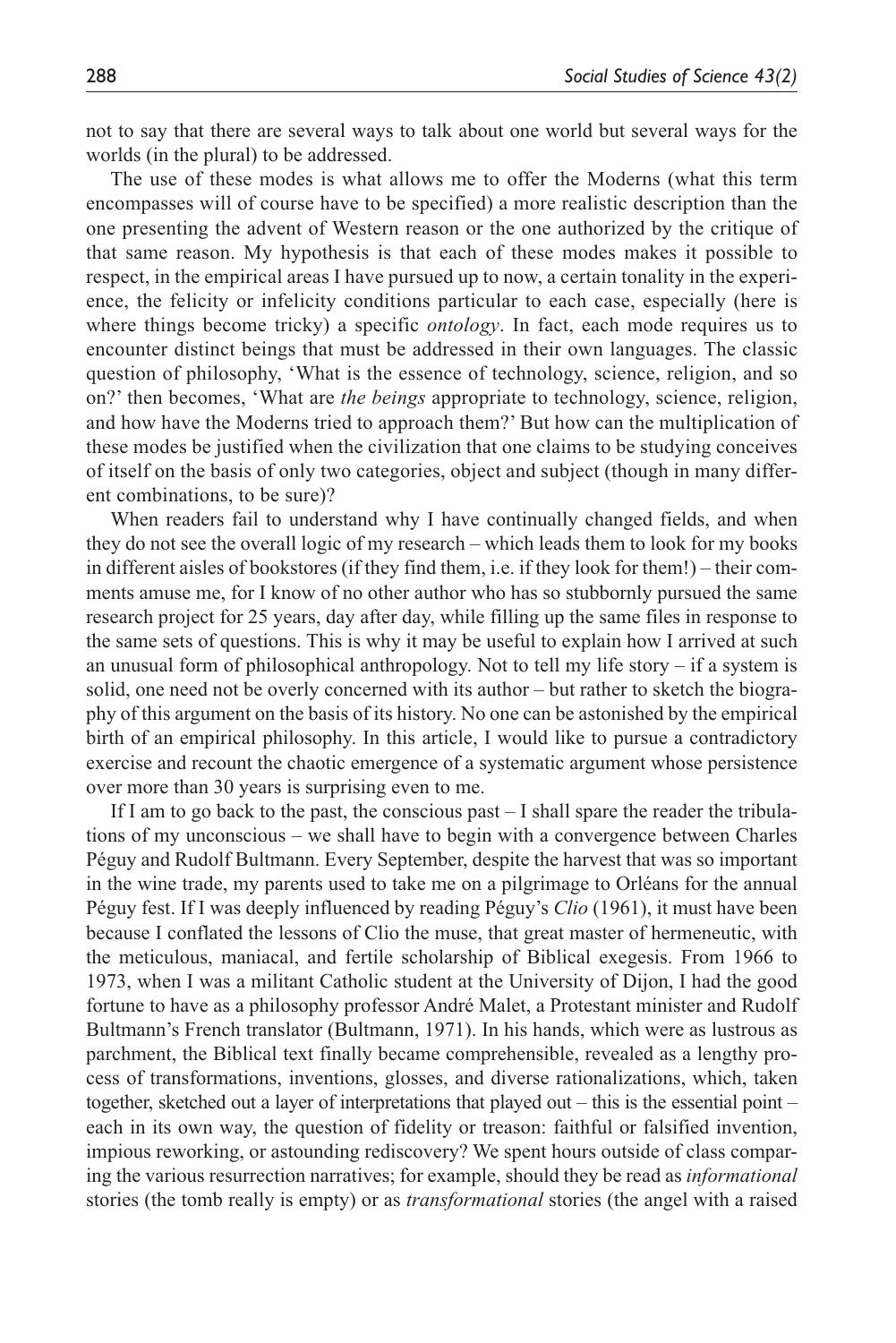finger makes it clear how the scriptures are to be read)? Moreover, how do such stories manage to *resuscitate* the person to whom they are addressed?

Because they escaped from an inexplicable form of transcendence and immobility, because they became localized, historical, situated, artificial – yes, invented and constantly reinvented – and because they raised the question of their own veracity anew at every turn, these texts finally became active and accessible. The crushing responsibility of the reader invoked so marvelously in *Clio* was given a scholarly description by Bultmann. Strangely, to my eyes, the systematic deconstruction by exegesis of all dogmatic certitudes, far from weakening the truth value that the successive glosses played out over and over, made it possible at last to raise the question of religious truth. But only on condition of acknowledging that there was an itinerary of veridiction with its own felicity conditions, an itinerary whose traces remain in exegesis and of which Péguy had tried to reproduce the disturbing tonality with his repetitive style at the turn of the 20th century.

In a thesis defended in 1975 and quickly given over to the biting critiques of dust mites, I had developed this argument in an analysis of Mark's gospel and of 'Saint' Péguy (Latour, 1975). (I had added a third saint, the poet Saint-John Perse.) A bit of Derrida and Lévi-Strauss plus a large dose of Deleuze helped give the argument the contemporary sheen that neither Péguy nor Bultmann, of course, could have provided. According to my analysis, if the texts on the empty tomb did not convey information, they did something much more significant, by indicating the possibility of other regimes of veridical and above all *verifiable* speech (Latour, 1977). What is certain is that I emerged from that formative period armed with total but somewhat paradoxical confidence about the fact that the more a layer of texts is interpreted, transformed, taken up anew, stitched back together, replayed, and rewoven, each time in a different way, the more likely it is to manifest the truth it contains – on condition (this is the part I retained for later use) that one knows how to distinguish it from a different mode of truth, pure and perfect information (which I did not yet call 'Double-Click', since computer mice had not yet arrived to tickle our fingers). A long struggle against the eradication of mediations was about to begin.

Since it was still possible to escape from military service by engaging in 'cooperation', a sort of French Peace Corps, I left the Gray lycée in Haute Saône behind and went to teach in the technical lycée in Abidjan. Imagine the brainwashing in store for a provincial, bourgeois Catholic with an advanced degree in philosophy who finds himself transported into the cauldron of neocolonial Africa, with his wife and child, no less. In the Abidjan of 1973–1975, I discovered all at once the most predatory forms of capitalism, the methods of ethnography, and the puzzles of anthropology. One of them has never left me: why do we use the ideas of modernity, the modernizing frontier, and the contrast between modern and premodern, before we even apply to those who call themselves civilizers the same methods of investigation that we apply to the 'others' – those whom we claim, if not to civilize entirely, then at least to modernize a little?

By good fortune, the field study proposed to me by my colleagues at ORSTOM (now the Institute of Research for Development (IRD)) dealt with factories in the Ivory Coast and the impossible question of 'Ivorizing' the cadres: why did the expatriate bosses find no African cadres competent enough to replace them? I felt right away that if, to answer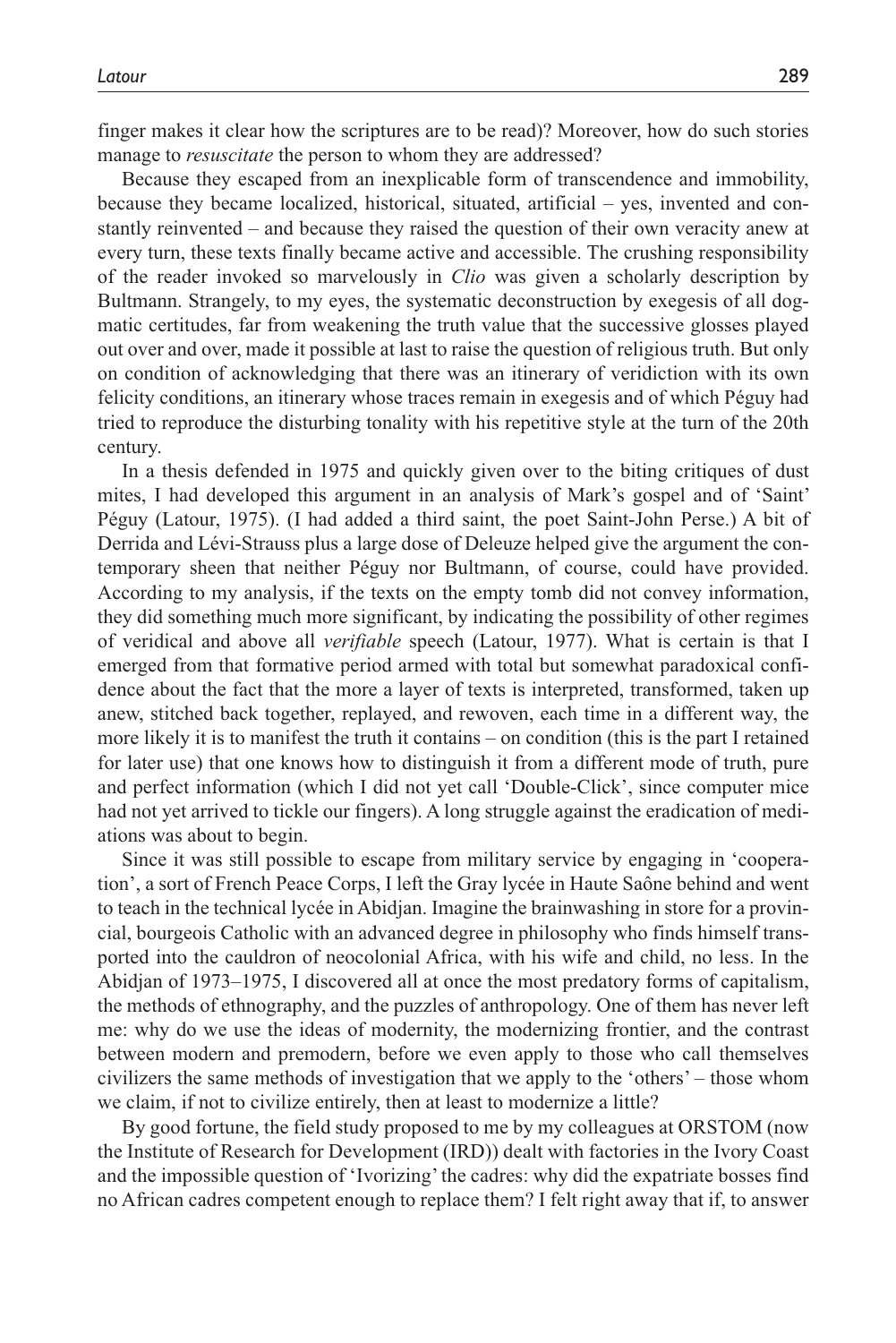this question, I were to use the schema of a struggle between modernization and archaism, I would not be able to understand anything. But I realized at the same time that there was no alternative schema, since we did not know how to describe in ethnographic terms the meanings of 'rational', 'effective', 'competent', and 'profitable', all qualities, I was told with the scornful assurance of expatriates that seemed to be lacking in the African cadres. I saw clearly that these adjectives of combat and conquest did not result from any independent description; they were slogans, battle cries. If people hastened to invoke cultural dimensions, cognitive limits, 'black souls', and 'African mentalities', it was because their definitions for the work of thought were not sufficiently material and concrete. There was a flagrant asymmetry here: the Whites anthropologized the Blacks, yes, quite well, but they avoided anthropologizing themselves. Or they did so in a falsely distant, exoticizing fashion, by focusing on the most archaic aspects of their own society – communal festivals, belief in astrology, first communion meals – and not on what I was seeing with my own eyes, educated, it is true, by a collective reading of *L'Anti-Oedipe* (Deleuze and Guattari, 1972): industrial technologies, economization, 'development', scientific reasoning, and so on: in other words, everything that makes up the structural heart of the expanding empires.

From this arose the idea of applying the methods of the social sciences, ethnography in particular, to the most modern practices. In 1975, California seemed to be at the forefront of humanity's advancement, even described as its 'target-tracking missile'. A scientist friend from Dijon, Roger Guillemin (a cherished priest-uncle's former altar boy!), had suggested that I join him at the newly established Salk Institute in San Diego, if I could come up with funding. It took me only a few pages to write up the project of an anthropology that would provide an ethnographically based description of those who call themselves rational and modern. I still remember the astonished look of the consular agent who was to rule on my Fulbright grant application when he heard my confident claim that I was going to make anthropology *symmetrical* at last! And yet I found it perfectly normal to embed comparative anthropology in a trajectory that led from Abidjan to San Diego by way of the ancient cobblestone streets of Beaune, traversing three forms of modernity as different from one another as possible. Destination: the United States. Field: a scientific laboratory. With the help of the journal I have been keeping since I was 13, I sketched out in a few lines the project of comparing modes of truth, the first indication of a book that would appear only 40 years later.

Imagine my amazement when I discovered, in Guillemin's laboratory in 1975, located in a splendid Louis Kahn building overlooking the Pacific Ocean, that scientific work bore a strange resemblance to the exegesis I had left behind in Burgundy. As a good ethnographer, I knew that I should be skeptical of the abstract notion of ideas floating in the air, but I did not imagine that following the 'inscriptions' (Derrida, 1967), all the ideography of instruments, would provide such a fertile take on those ideas (Latour and De Noblet, 1985). And yet everything in the mysterious fabrication of facts became clear once I undertook to focus on the documents of the researchers in white lab coats who showed such interest – an interest that was at once totally obsessive and totally casual – and when I went on to follow the transformations of these documents step by step, it was as though the sciences could be embodied in fragile and apparently impalpable intellectual technologies (Lynch and Woolgar, 1990). It is true that I was helped not only by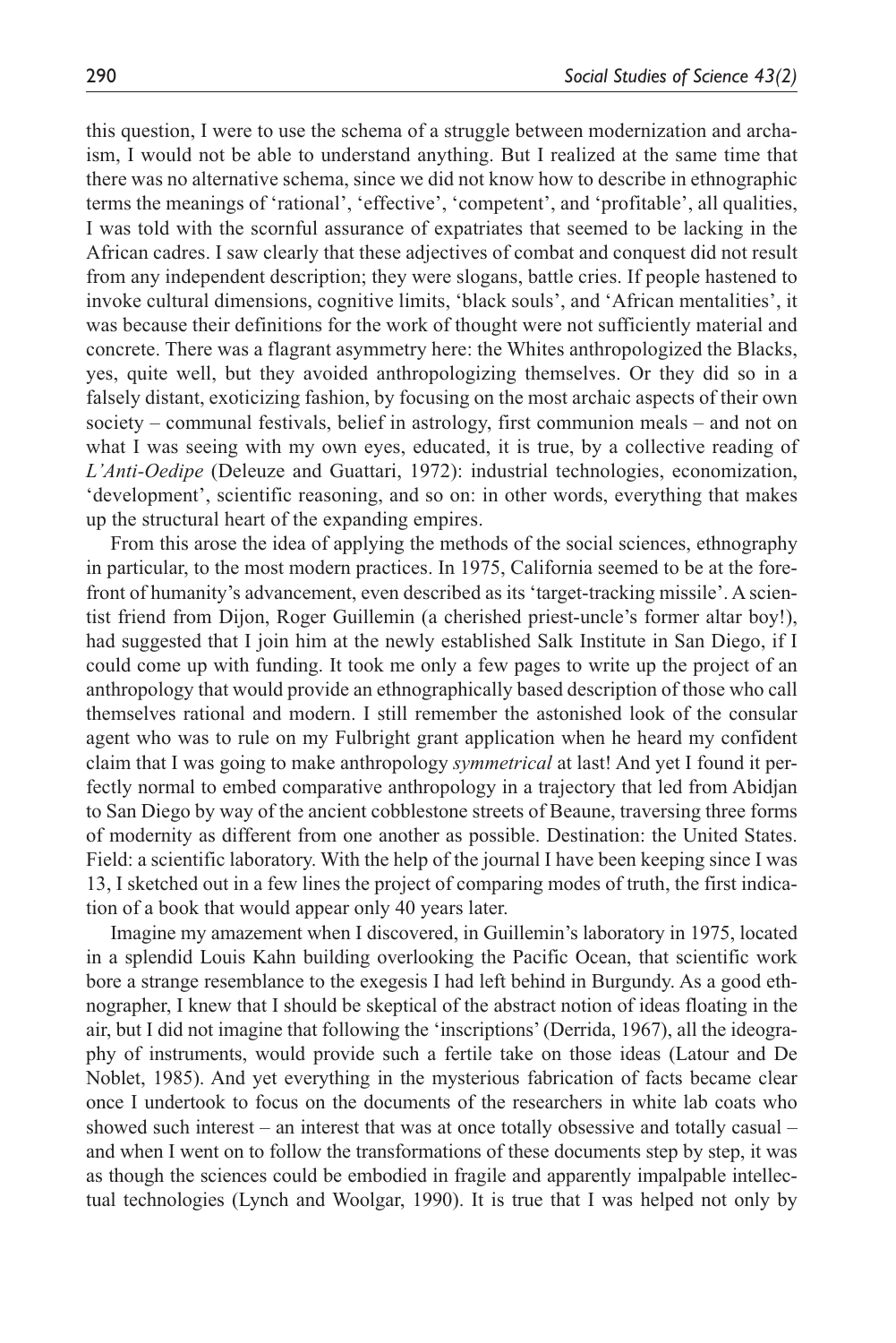Derrida but also by François Dagognet, whose little book *Écriture et iconographie* (1974) put me on the right track: I followed it like a hunting dog, nostrils flaring.

How could that form of materiality have disappeared from epistemology as completely as Biblical exegesis had disappeared from the preaching of Catholic dogma? How could one explain that, here too, the appeal to an abusive transcendence had been able to dissimulate the layer of texts, of documents, that had to be continuously rewoven in order to produce a truth that could not be based, try as one might, on a firmer foundation? Was it possible that scientific veridiction was as far away from Double-Click information as the latter is from religious truth – in which case we would find ourselves faced with *three types* of veridiction, each entirely distinct from the others and true in its own genre and its own fashion?

In San Diego, I fell into the habit of bringing the smartest people I met around into the laboratory where I was spending 12 hours a day. I hoped they would shed their wisdom on the enigma of an anthropology of the sciences that I did not yet know how to decipher. This is where I met many of the main characters of the field of science studies that was being invented at the time through a crossover between Mertonian sociology of science, ethnomethodology, and the emerging Edinburgh school. Steve Woolgar, Harry Collins, Trevor Pinch, and Karin Knorr, all came to the Salk Institute, meeting some of 'my' scientists together with the colleagues from nearby UC San Diego, such as Aaron Cicourel, Bud Mehan, and Joe Gusfield.

As luck would have it, just when I was asking my hopelessly difficult questions, I made the acquaintance of semiotics, thanks to Paolo Fabbri. I still recall my admiration when Fabbri, with his high-pitched voice and his lovely Italian accent, picked up a text that had emerged from the lab machinery – a text full of diagrams and chemical formulas concerning the discovery of a neuropeptide, the soon to be well-known Thyrotropin-Releasing Factor (TRF) – and calmly set out to produce a Greimasian analysis of it, as if he were dealing with a fairy tale (Latour and Fabbri, 1977). In Paolo's capable hands, the varied figuration of the *actors* was no longer to be confused with the underlying detection of the *actants*. I suddenly understood that the nonhuman characters had their own adventures that we could track, so long as we abandoned the illusion that they were ontologically different from the human characters. The only thing that counted was their *agency*, their power to act, and the diverse figurations they were given.

A world opened up then that I have not finished exploring and that lent itself admirably, I have to say, to the principles of a comparative anthropology. Collectives – I did not yet have this word – were distinguished by the figuration they gave the actants, through the tests they had put their characters through, but not at all because some of these were realistic, rational, and real, and others symbolic, imagined, or mythical. The power of semiotics derived precisely from its sublime and radical *indifference* to the obvious realism of subjects and social actors. I had found the ideal condition for tracing the inventiveness of sciences that had been crushed by the task of mimicking the world, derailed by being so often confused with information about pitiful 'matters of fact' isolated from any 'matters of concern'. Only the semiotics of scientific writings and inscriptions, freed from ordinary realism, could deploy this totally original mode of reference.

My excitement will not be hard to understand. I had a strong sense that this phenomenon, the circulation of scientific truth along chains of inscriptions, would not have an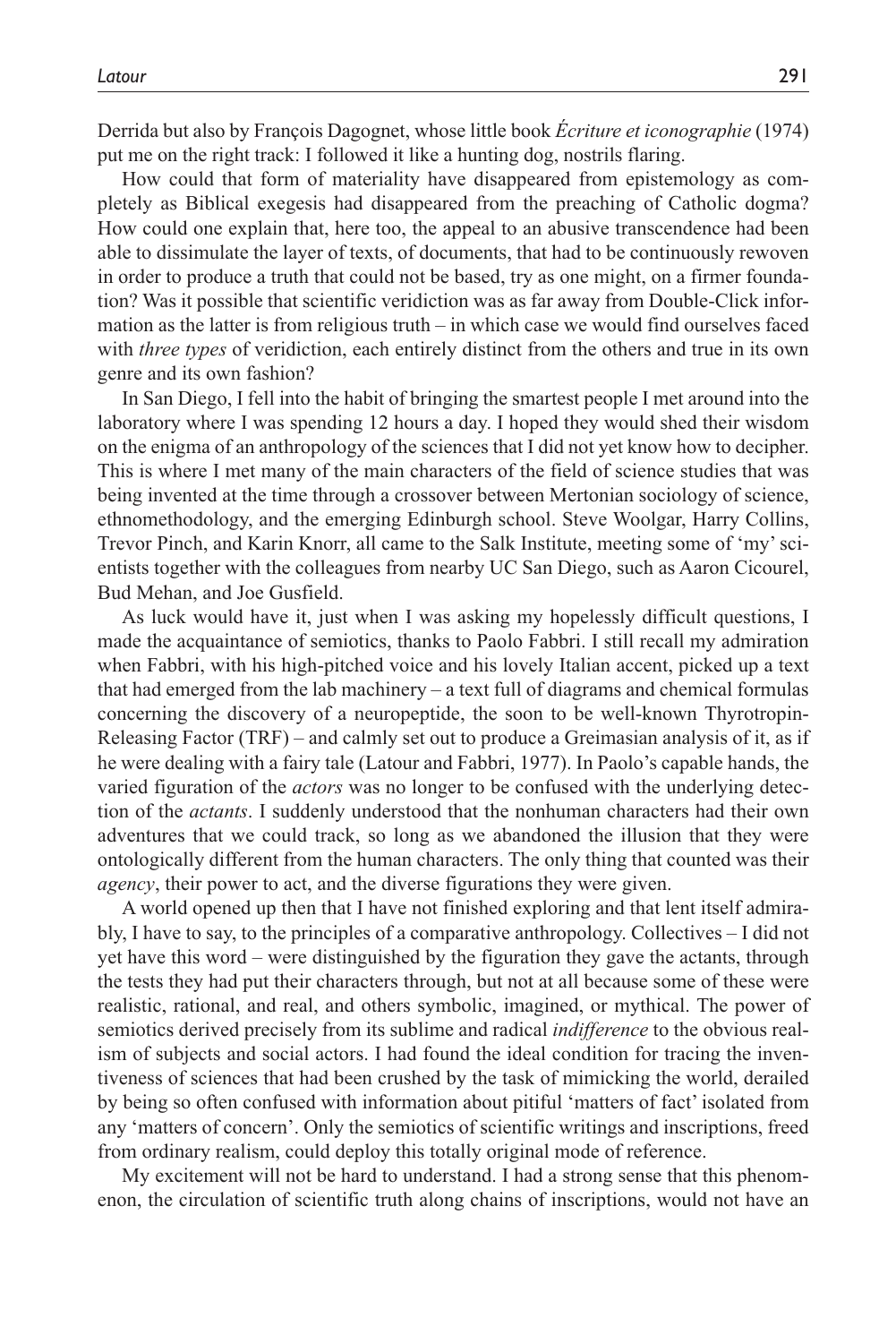easy time making a place for itself in philosophy because of the immense prestige of science. Since the path of inscriptions bypassed both knowing subjects and known objects, the mode of existence of scientific knowledge seemed to deserve a better habitat than the no-man's-land between words and things. I had no idea that it would be necessary to move heaven and earth to give it the place it warranted, and that, 40 years later, I would still be working at the task with pick and shovel.

The passion for semiotics – which cut its teeth as much on Biblical texts as on literary fiction – might have led to a simple 'textualization' of scholarly activity, if I had not discovered in Garfinkel's (1967) research, around the same time, an entirely different way of breaking with the social realism that was so widespread in sociology (not knowing at the time that Mike Lynch was working along the same exact lines). The odd, jargon-laden genius of ethnomethodology comes from the discovery that every course of action, even the most ordinary, is constantly interrupted by a minuscule *hiatus* that requires, from moment to moment, an inventive act of repossession by the actor equipped with his own micromethods. A clumsy lab worker myself, I unintentionally multiplied experiences of 'breaching' that revealed by contrast the hard-won competence of my comrades in the laboratory. I was put off by Garfinkel's style, but I understood that he was proposing to do for all reports or accounts what I had already identified in religious exegesis and what I was discovering on the lab bench in the exegesis of scientific texts: no continuity of a course of action is possible without an inventive repossession that gives the social actor reflexive capabilities, sources of innovation, and even sociologies and ontologies whose uses go far beyond the capacities of ethnologists. The investigatee always knows a great deal more than the investigator.

This, moreover, is why I still found the philosophy of my youth so indispensable: it alone was untamed enough to manage to follow, without too much astonishment, the inventiveness of agents. It was through metaphysics that one could hope to become a good ethnographer. The idea that actors need no longer be viewed as 'cultural dopes' resonated marvelously with the actants deployed by semiotics. Happily, protected by my raw ignorance of sociology, I could not know that Garfinkel was going to remain as radically unassimilable by social scientists as Greimas was by epistemologists (Lynch, 1985). Thus, nothing prevented me from using the terms 'social' and even 'social construction' to describe the adventures of the nonhuman beings that were beginning to populate collectives (Latour and Woolgar, 1986). I had no way of knowing that it would take me a quarter of a century to get myself out of the misunderstanding created by the use of the word 'social' and from all the complications that turned out to be attached to it, to my great surprise (Latour, 2005). Although since my happy childhood in Beaune, I had not budged an inch from the most solid realism, and although we were the first to describe the materiality of the sciences with precision at long last, I suddenly found myself accused of an apparently abominable crime, committed inadvertently: calling scientific objectivity into question through 'relativism'.

Back in France in 1977, looking for colleagues, I found myself on the premises of the Direction Générale de la Recherche Scientifique et Technique (DGRST) on the rue de Varenne, on the strength of the summary of a contract to study the evolution of biomolecular chemistry in which the author, a certain Michel Callon from the École des Mines, calmly explained that he was not going to submit his analysis to preliminary checking by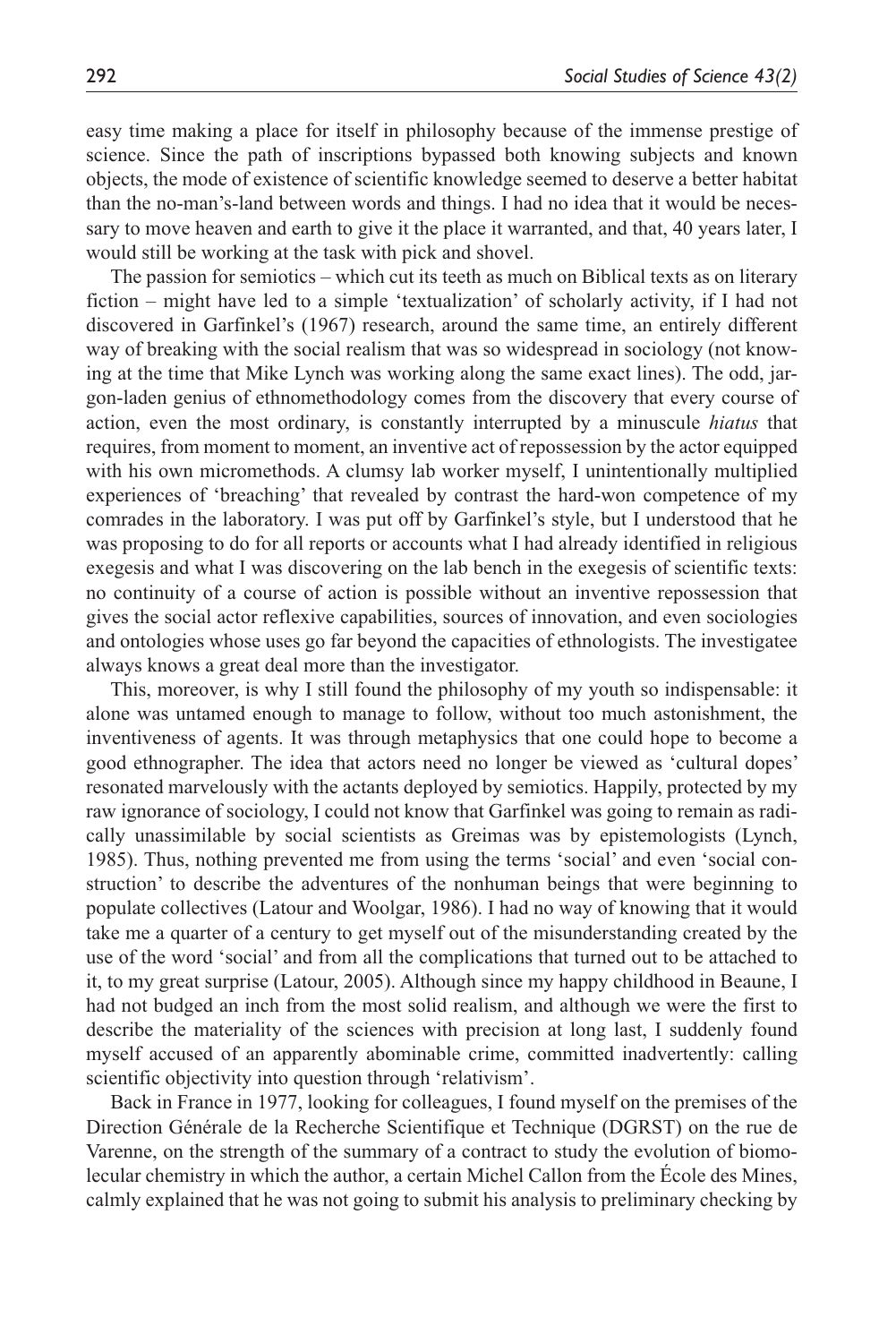chemists because he wanted to explore an approach that would be *independent* of scientific authority. Ah! I was impatient to meet the bold fellow who professed to be talking about science with such freedom! Our meeting was a stroke of luck that ended up allowing me to work for a quarter of a century in the tranquil bubble of the Center for the Sociology of Invention (CSI).

It was thanks to Michel Callon that I was introduced to industrial field studies. As we saw things, the technological arrangements we had to trace from the standpoint of innovation (innovation was fashionable at the time, and money to study its origins was plentiful) presented, as we saw it, a form of realism that the notions of efficiency or profitability could not exhaust. In the course of our investigations, we reconstructed the way engineers had to design an entire world in order to succeed in maintaining their riskiest innovations just a little longer. Here again, I fell upon a course of action that no continuity, no transport of necessity, and no somewhat solid causality could explain. But the hiatus peculiar to the new technologies – by definition, it is always a matter of breaking with existing practices through innovation – was astonishing because, in the end, when everything was in place, when the arrangement was actually working, a *detour* had occurred through the intermediation of objects whose status became quite strange; these were the technological objects whose 'mode of existence' – this was the first time I had heard the term – had been proposed and explored by Gilbert Simondon (1958).

Just as sciences, grasped in their practice, could not be contained within the narrow framework of epistemology, neither could technologies, especially the most advanced, most modern ones, be contained within the simple idea of effective action on matter. They had to do with magic, religion, and philosophy; they had their own world, full of organizations, negotiations, calculations, metaphysics, and even morality; they represented a complete challenge to ethnographic or sociological description in that they upset the borders separating themselves from human subjects (Latour, 1988b). But in addition, and more radically, they populated the collective of nonhuman actors that brought to bear on the human actors, by delegation, as it were, a dizzying number of unanticipated consequences, which we were so delighted in tracing with our colleagues in technology studies (Bijker et al., 1987). The technological infrastructure was, or so it seemed to Callon and John Law (1986), the most 'social' element in a given society, provided that we returned to the etymology of the adjective and enabled ourselves to follow all the *associations* required to extend the network, especially if we added to it the intellectual technologies that we had learned to follow by studying laboratories and that turned out to be mixed up everywhere with technological organizations (Callon, 1981). To machines, we had to add offices; to gears and cogs, we had to add accounting technologies; and to the resistance of materials, we had to add bureaus of standardization.

And yet in the eyes of our colleagues from the sciences legitimately called 'social', the social did not seem capable of absorbing the multiple and labile connections that we had designated by the word 'translation', purposefully borrowed from Michel Serres (Callon, 1986). We attended Serres's seminar every Saturday, in the smoke-filled amphitheater in the Sorbonne (people smoked in classrooms then!), profiting every time from the boldness with which Serres developed his 'anthropology of the sciences' based on the very fertile principle of exegesis according to which the single metalanguage of a text – a poem, a fable, a memoir, or a scientific treatise, it hardly mattered – could always be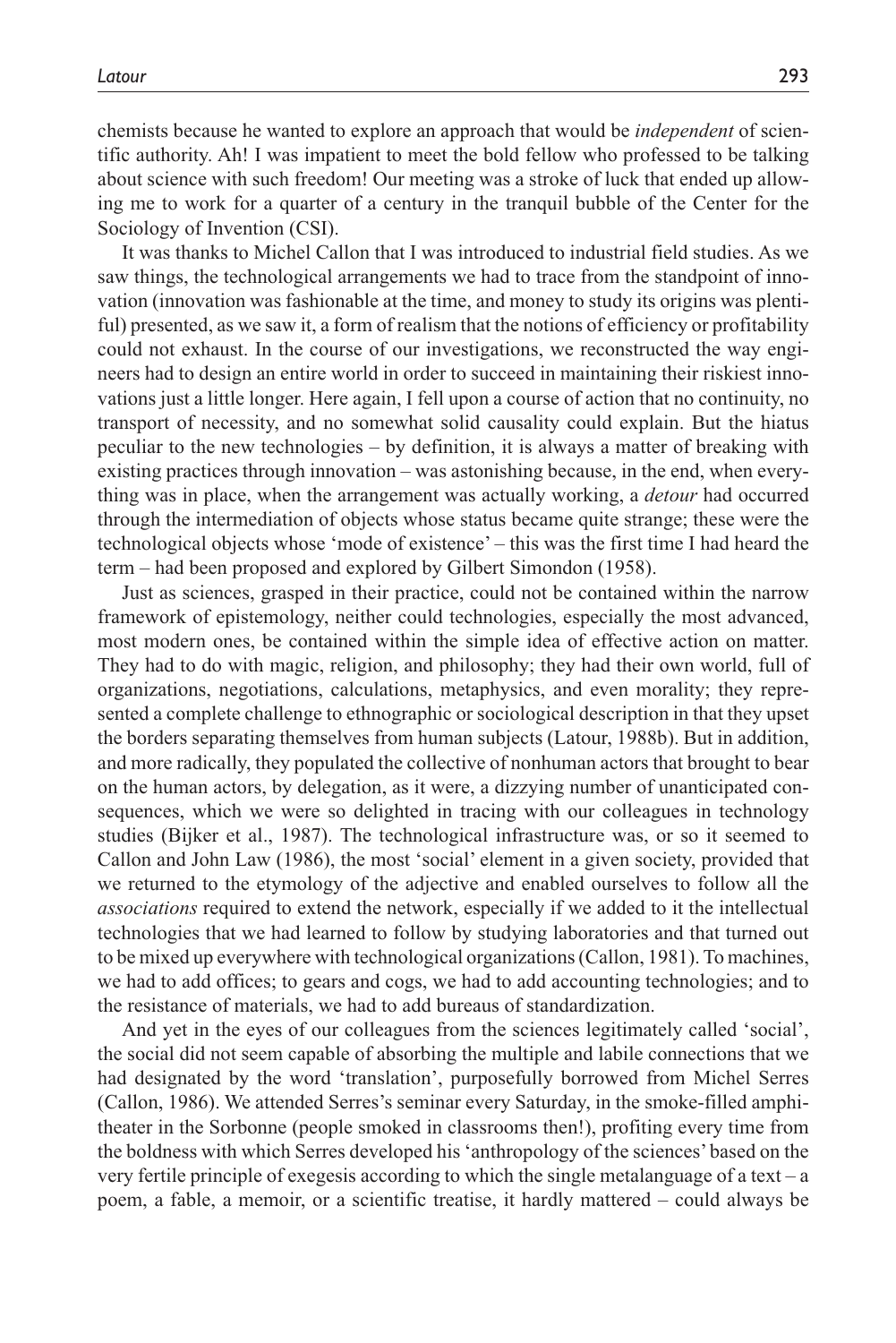found in the text itself. All one had to do was look for it, a lovely methodological lesson for following the 'actors themselves' and an approach compatible with both semiotics and ethnomethodology. Describe, describe, and then describe some more. Explanations and contexts were much less important than connecting in a single tight interpretive network – a text by Livy, an argument by René Girard, and a topological theorem. The explanation would come later, if there was time.

The discovery of technological detours and delegations added to my list a new mode whose ontology was very inadequately accounted for by the notion of 'materiality'. I was beginning to wonder whether I might not have to change my philosophy, when I was lucky enough – always a matter of luck – to get a phone call from an anthropologist in California, with an invitation to attend the first colloquium for specialists in *Papio anubis* monkeys, which were beginning to be studied systematically. She needed an observer of controversies among scientists! Thirty-five years later, the shock of my encounter with Shirley Strum, along with primatology, ethnology, the Kenyan savannah, and, above all, monkeys, has not faded. I was to discover, first of all, that an intense social life – that of the baboon troops that Shirley had been following for 7 years and is still following in 2012 – was perfectly compatible with an extremely limited use of technological tools (Strum, 1982).

While baboons manifest an unimagined degree of social complexity, wholly worthy of Garfinkel, they still use only their brains and their bodies. Here was something that offered a fine confirmation to the intuitions Callon, Law, and I had had about the technological fabrication of society: what characterizes humans is not the emergence of the social, but detours, translations, the enfolding of all courses of action into more and more complicated – but not necessarily more complex (Strum and Latour, 1987) – technological arrangements. A few months after I returned from fieldwork in Kenya, in 1979, we drafted the foundational text of the actor–network theory (ANT), 'Unscrewing the big Leviathan' (Callon and Latour, 1981). The social theory it proposed was open enough to absorb the associations between humans and nonhumans – in particular, by making *change of scale* a consequence of using organizational as well as material technologies. The performativity of the social by the sciences, including the sciences of economics, legislation, and management, was thus opened more broadly to empirical research.

In shifting from the social to associations, the analyst benefited at last from as much freedom to maneuver as informants had; we could break out of the narrow framework of the 'social dimension' of scientific or technological phenomena whose content was presumed to escape the analyst entirely. The expanding sociotechnological networks were the ones to follow. We began to proclaim this from the rooftops, in a timely and untimely fashion. We must have been unbearable, but, after all, we were young and passionate, and besides, we were right! History – I mean the history that ecology was about to force humans and nonhumans to take into account – was about to prove this. Here, at least, no one could take us by surprise; equipment in hand, we were waiting for this new world or, to put it better, we were waiting for it like the servants in the Gospel, our lamps already lit.

And yet it was not the invention of the 'sociology of translation', as important as that may have been, that I retained from my long association with Strum and soon with her husband, David Western. No, the key discovery was the association in a single mode, one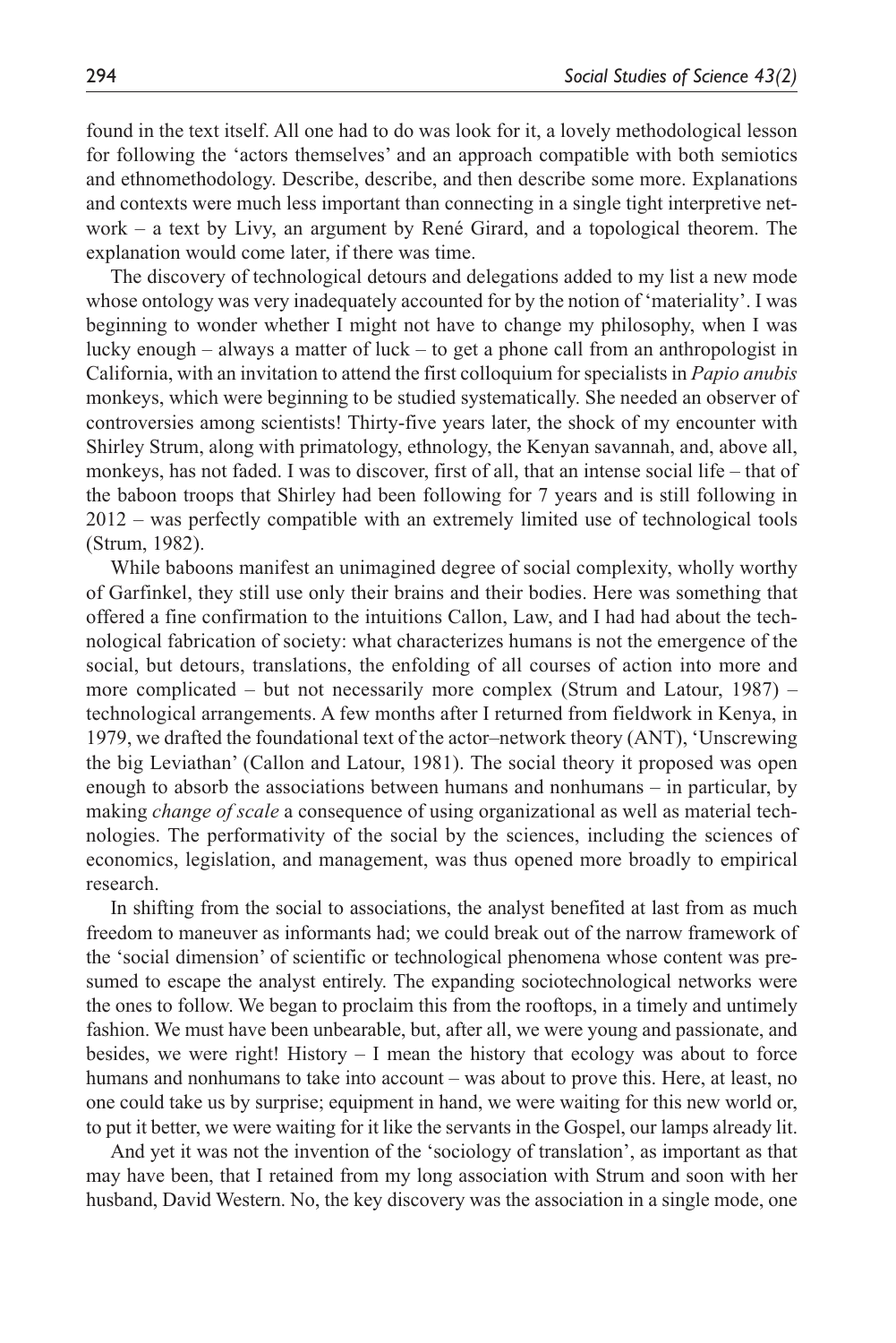totally surprising to me, of living organisms left to their own devices. I knew laboratories, of course; I was beginning to measure the artificial aspects of experiments – artificial in the good sense of the term; I knew perfectly well that there was nothing natural about the countryside (especially, the perfectly aligned vineyards of my native Côte d'Or), but how was I to qualify the space created by baboon troops that were being followed by researchers? *Followed* and not *preceded* by them, this says it all: how could I not be overwhelmed by these troops of monkeys whose path was crossed by leaping gazelles, by zebra or buffalo herds, and occasionally by a pachyderm slipping soundlessly by? No, this was not nature untamed, not the celebrated 'wildlife'. Or rather, yes, it was all that, but it was

something quite different as well: it was a segment in the trajectory of phenomena left to themselves, without the intimidating presence of human subjects. These later were pushed off into the wings. And yet these researchers capable of following and not dominating their object of study were producing science, and very good science at that (science I was assimilating as fast as I could by teaching a course with Shirley on the evolution of technologies and ecology at UC San Diego almost every year from 1979 to 1992). The various practices of primatology, from macaques tied down to chairs for torture sessions in laboratories to chimpanzees imprisoned in zoos to baboons followed for a month at a time, day after day, by enthusiastic doctoral candidates, produced a magnificent lesson in philosophy: it contained all possible postures of knowing subjects and known objects. The passion it inspired in Donna Haraway, whom I had the good fortune to meet in 1981, is understandable (Haraway, 1989). As we followed the baboons on foot, Shirley, as invisible in their midst as Athena at the heart of a battle, speaking softly, explained the astonishing complexity of their societies to me even as she kept on taking notes. I began to imagine other relations between the course of knowledge and that of the known world. But to get there, I needed the opportunity to acquaint myself with 'the other metaphysics', that of William James and A.N. Whitehead.

At the time, I had no words to convey the impression made by my collaboration with Shirley and the ethnologists other than *irreduction*. This term had been the object of a little 'politico-scientific tractatus' – a curious philosophy without readers, a somewhat odd mix of network theory, then-current Nietzscheism, and an attack on epistemology, all this against the background of the Cold War (Latour, 1988c (published in French in 1984)). It blended a spot-on intuition – the distinction between relations of power and relations of reason makes both reason and power incomprehensible – with a total contradiction unnoticed by me at the time, since I claimed to use the same metalanguage, in terms of translation, networks, and entelechies, for all associations. If I have always had a soft spot for this acerbic, youthful book, it is because I now know that it had to do with a particular mode of existence, and not, as I thought at the time, with an irreductionist philosophy – the mode that allows one to deploy networks of heterogeneous and unanticipated associations without letting oneself be intimidated by distinct domains. I did well to demonstrate its effectiveness in a historico-semiotic study of the discoveries of the French national hero, Louis Pasteur. As a mode, network analysis is indispensable to investigation; I went on to show this once again in the delectable case of an automated subway system (Latour, 1996). But, like all modes, it tends toward hegemony and tends to misunderstand the others. Still, up to now, if someone had asked me, 'What is your philosophy?' I would not have known how to respond except by saying 'Read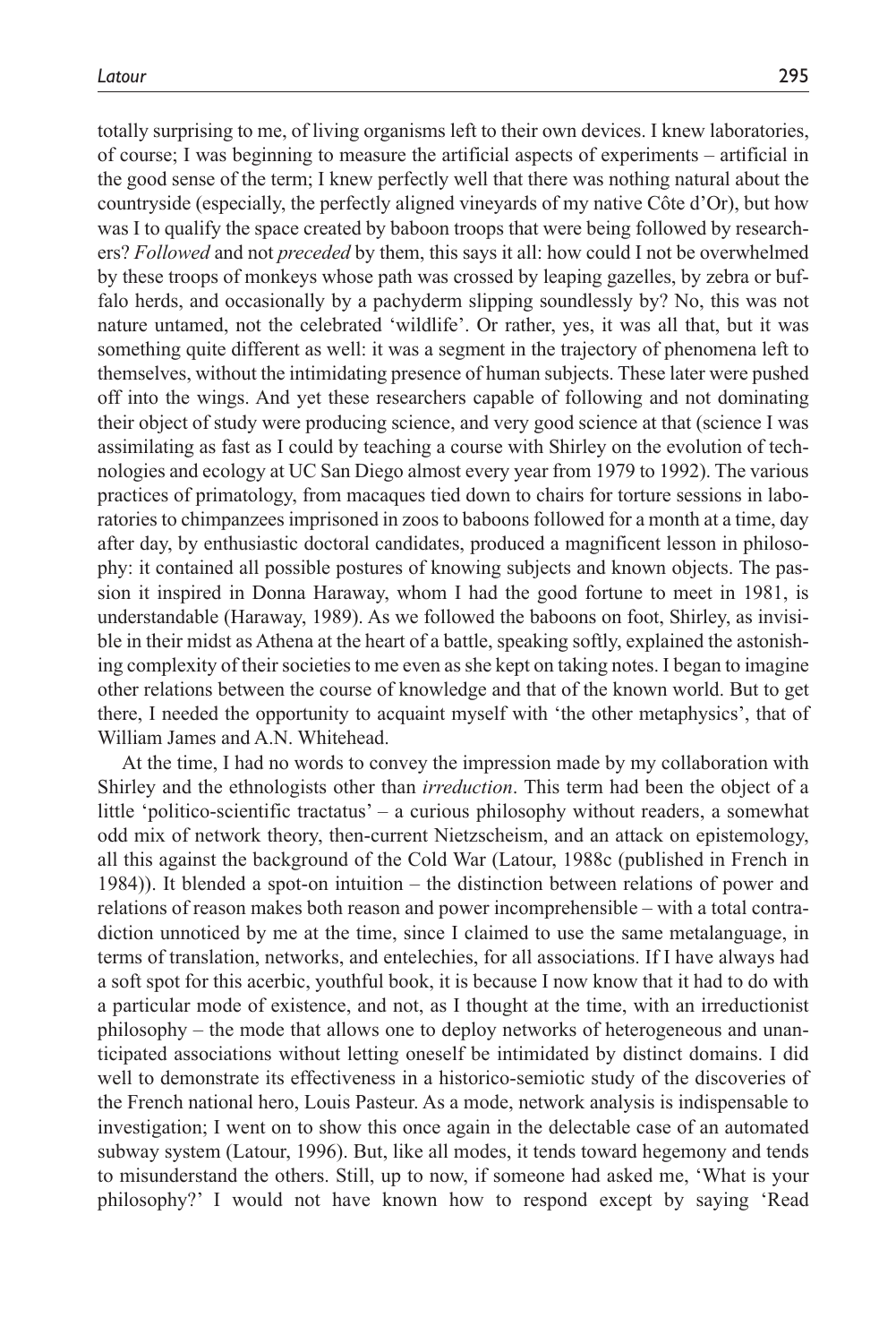*Irreductions*'. (Not to worry: no one has ever asked me that question, since the tumultuous quarrels over relativism and the science wars have in the meantime turned me into a mere sociologist, adherent of a 'social construction' according to which 'everything is equal', objective science and magic, superstition, and flying saucers.)

To understand how things finally came together, two other encounters have to be noted – one's thinking seems to be a matter of decisive encounters whose effects one pursues in total solitude. (Without solitude, nothing happens; without encounters, nothing happens either.) No sooner had I returned to Paris than Paolo Fabbri put me in touch with Françoise Bastide, an outstanding physiologist and semiotician with whom I had the great pleasure of working until her premature death in 1988. Françoise, with all the seriousness of a single woman and a Protestant, applied to texts the same absolute respect that she had shown to study the countercurrent multiplier of kidneys when she was in a laboratory at the Collège de France. A specialist in and author of scientific texts, she thus knew very well that semiotics, despite its claim never to depart from texts, in practice actually never ceased to rely on what was happening outside them. The dilemma was to figure out how to approach this 'outside' without falling back on clichés about human subjects caught up in a social and material context. The intuitions of semiotics had to be *extended* beyond its original framework – Biblical texts and literary fictions – without sacrificing the independence of semiotics in relation to ordinary realism (Bastide, 1990, 2001). Greimas, whose shiny pate tended to disappear behind the smoke produced during his seminar, encouraged us in this project with a smile. (Cigarettes probably killed him, too, as they did Françoise.)

This is where we perfected a little piece of machinery based on the theory of enunciation. Fiction need not be too concerned about this: once an utterance has been produced within the frames of reference of a text – for it is almost always a question of texts – the itineraries of their actors (or better, their actants) are easy to follow. Yet this cannot be the case for at least two regimes of enunciation: scientific instruments and technological arrangements. For these, without question, the processes of shifting out have to be followed with care. The nonfigurative characters in a scientific text may well travel like fictional beings, but they have to return in order to *bring back* something that finds itself in the hands of the enigmatic enunciator, the one whose presence is without importance in a fictional text, since no one asks Flaubert whether he really has Madame Bovary's birth certificate, to show as a proof of his claims (Latour and Bastide, 1983). Einstein and his little relativist characters served as tests that allowed us to identify the weirdness of this fiction on the path to gradual verification (Latour, 1988a). But we had the most trouble with technological objects, because there we had to explode the textual framework. And yet the problem was not materiality, but, here again, the particular role of the enunciator capable of absenting herself, since the object stayed in place without her.

In fact, as we soon noticed, the very possibility of the famous shifting out of levels of enunciation came from technology. The absence of a flesh-and-blood narrator in a fictional narrative is not a semiotic property of fiction but of *books* as technological objects: without books, the narrator would be a storyteller as little absent from what he is uttering as the manipulator of marionettes in a *bunraku* performance. Françoise and I in fact had the idea that it would be possible to compare *regimes of enunciation* – this is the term I used at the time – by going from one to another by way of the attention paid to the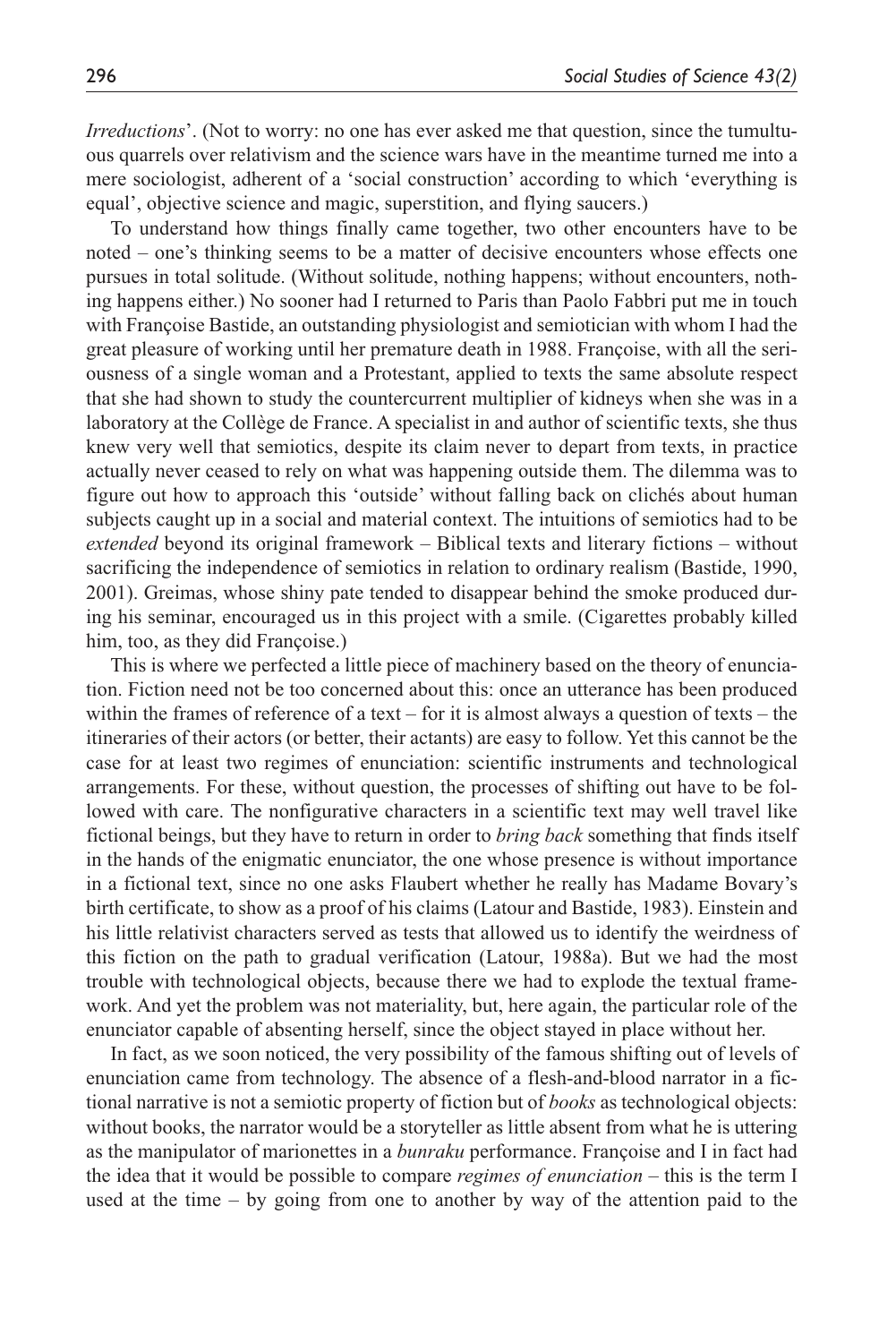respective roles of sender, receiver, and utterance. In 1986, I drafted an initial text, AMI, for 'Angel, Machine, Instrument', using a common vocabulary to establish the comparison. (It took me only 26 years to get from AMI to AIME (An Inquiry into Modes of Existence)) Unfortunately, this project came to a halt with Françoise's death, for she alone had the semiotic technology required to develop this model (Bastide, 2001).

If my readers have the impression that this new book on modes of existence comes in the wake of work in the sociology of science and technology, as if, after undertaking empirical studies, I had returned to philosophy at a more advanced age, this is simply an optical illusion. *Science in Action*, a book that I wrote in between these two phases, was published in 1987; at the very moment when I was writing up the investigation begun in 1986 into the various regimes of veridiction. By following the circulation responsible for the production of facts and the construction of machines, one can read *Science in Action* not only as an application of ANT – which it undoubtedly is – but also as a detailed study of three regimes of truth: scientific reference, technological machinations and, opposed to both of them, the Evil Genius of Double-Click information. In fact, two distinct events occurred: on one hand, my encounter with Isabelle Stengers and, on the other hand, the unexpected success of the so-called ANT. This success and the ensuing disputes delayed the publication of the other project, although I continued to pursue it.

It is to Stengers, whom I had known since 1978, that I owe the constant disruptions that she imposed on all the social explanations – even those improved by the ANT – that Callon and I kept on producing. She challenged all my sociosemiotic developments with a vigorous 'I know, I know, but even so ...' and making a characteristic rapid circular movement with her right hand, demanded that something be brought to the surface in the analysis, something that would be the world but grasped differently. Even Pasteur's microbes; even Aramis's magnetic couplings, the automated subway system; and even Michel Callon's famous scallops, all of them undeniably present, actants and movers, glittering with reality, still did not offer, in Stengers' eyes, a sufficient guarantee that we had pulled ourselves away from the text, the social and the symbolic. To manage that, we would have had to grasp the world without dragging through its human subjects and their obsession with knowledge conceived as the relation between words and things.

I am almost certain that it was in 1987, during a conversation by the swimming pool at Fondation Les Treilles, in Provence, that Stengers shared with me an astonishing quotation from Whitehead, who was even less well known at the time than Gabriel Tarde, about the risk taken by rocks – yes, rocks – in order to keep on existing; it must have been the famous passage about Cleopatra's needle on the Charing Cross Embankment in *The Concept of Nature* (Whitehead, 1920: 165–166). In August of that year, stretched out in the sun on an island across from Gothenburg, in Sweden, I could not stop running my fingers over the rough red surface of the rocks as if to find out whether Whitehead could have been right! At that moment, everything – what I had discovered in Kenya and what the principle of irreduction had hinted at obscurely – became clear. There exists a completely autonomous mode of existence that is very inadequately encompassed by the notions of nature, material world, exteriority, and object. This world shares one crucial feature with all the others: the risk taken in order to keep on existing. Thus, the hiatus that I had detected very early on in exegesis and that I had found in the study of scientific inscriptions, in the disjointed itineraries of courses of action, and in the surprising detours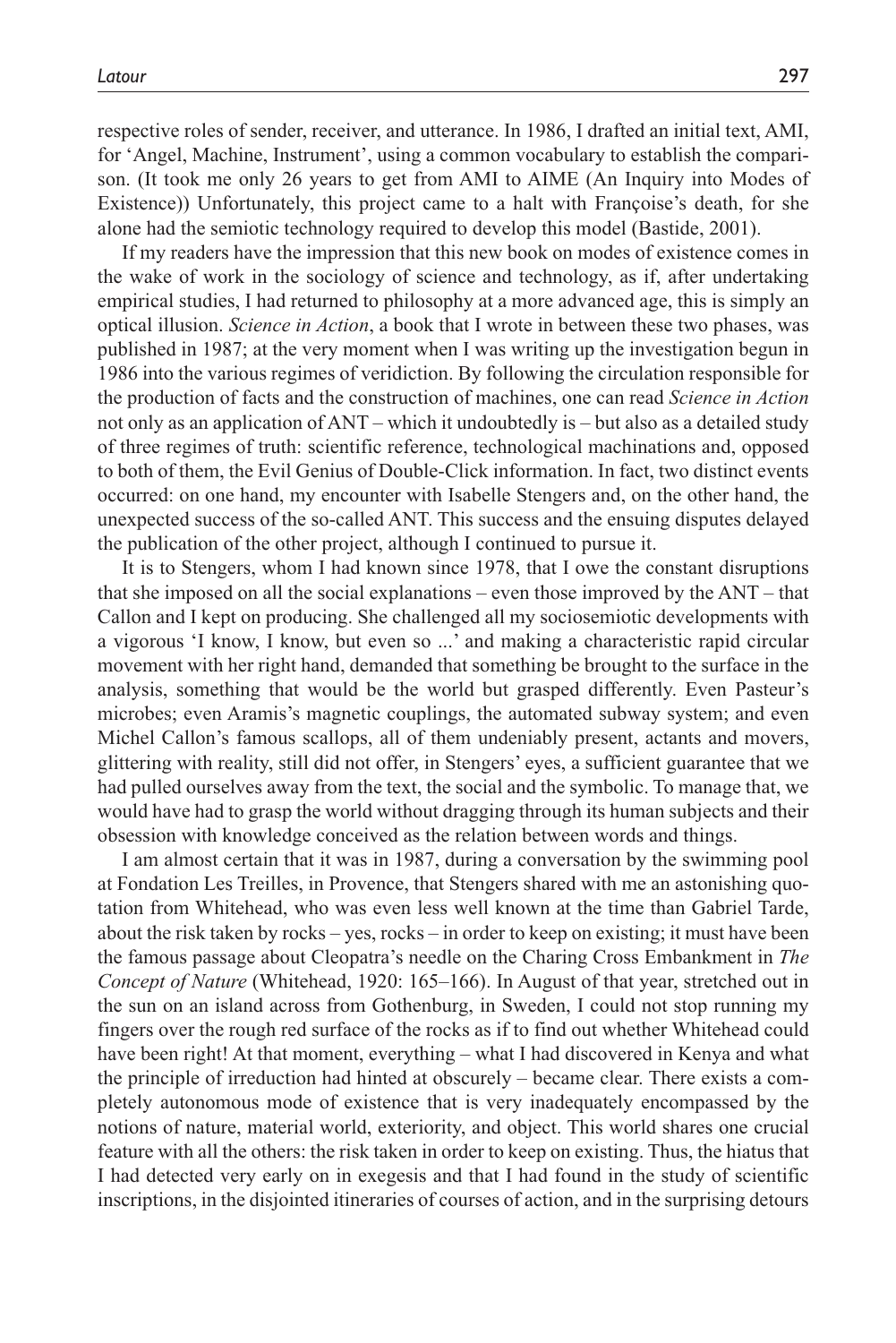of technologies, the same hiatus was here as well, here in the first place, in the apparent continuity of being-here. An epiphany linked up with all the others, and especially the one whose scenario I had developed in *Irreductions*, when 'for the first time, I saw things unreduced and set free' (Latour, 1988c: 163). There was nothing inevitable, nothing definitive, and nothing irremediable in the tribulations of subject and object. One could think differently (Stengers, 2011).

From that starting point, everything quickly fell into place. In June 1988, when I got off the plane that had brought me to Melbourne for two precious months of total, blessed solitude, even in the fog of jet lag I was able to chart in one fell swoop the regimes that I was going to have to investigate more systematically (Latour, 1998). A few of the regimes or modes were still missing, but the essentials were in place, especially the principle of comparison on the basis of a metalanguage that has no goal but to keep ontological pluralism from being crushed by the subject/object schema. In particular, the little framework – call it semiotic, theoretical, philosophical, whatever – was no longer opposed to the deployment of fields of inquiry. I could be, without contradiction, a philosopher *and* an anthropologist *and* a sociologist: everything led to the investigation and everything stemmed from it. Here began the adventure that the readers of the book on modes of existence are invited to prolong today, by participating, if they so desire, in the research themselves.

Before I conclude, it may be useful to recall the influence of these studies on the nature/culture schema for philosophical anthropology. Not for a moment had I forgot the shock of Africa, of neocolonialism, and of the advance of the modernizing frontier. How can one practice a truly symmetrical anthropology? While I was in Melbourne, I prepared a lengthy review of Shapin and Schaffer's seminal book on Hobbes and Boyle, *Leviathan and the Air-Pump* (1985), which had just been published. This led, thanks to the work on regimes of enunciation, to a significant outcome in symmetrical anthropology: by providing a realistic description of the sciences at last, by showing their equipment, and by bringing the chains of reference to the foreground, it became possible to detach the representation of Nature both from the work of the sciences and from the movement of beings left to themselves, a movement that Whitehead had taught me finally to respect. An anthropology of the Moderns became possible, one that would transform the nature/culture schema used up to then by anthropologists as an indispensable resource into a topic that had, on the contrary, to be explored. (Once again, 'the resource becomes the topic'.)

The result was not negligible, for it made it possible to detect the immense abyss between the modernist representation of history – that of a modernizing frontier – and real history – that of an entanglement between humans and nonhumans that is ever more intimate and ever larger in scale. But above all, it opened up, with other collectives – a term I used from then on to replace the overly anthropocentric term 'society' – the possibility of making comparisons, at last, that would be less biased by the idea of a modernizing frontier capable, in the long run, of extending to the entire planet. The 'others' are not really modern? So much the better: we have never been modern, and they never will be. An entirely different history awaits us. Outlined in 1991 (Latour, 1993), the search for the parliament of things, 20 years later, has only increased in actuality. Modernize or ecologize: we were going to have to choose.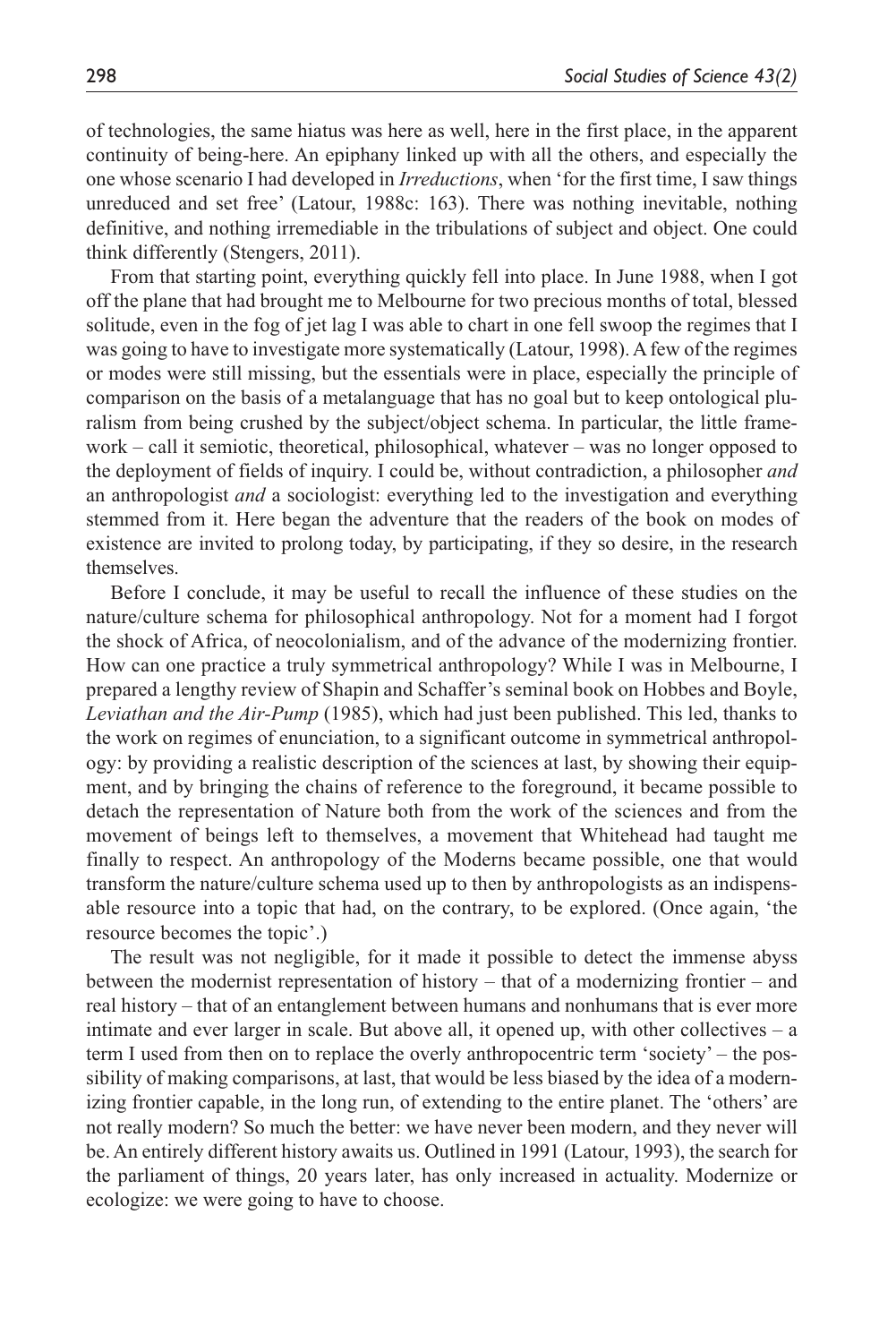As I saw it, the chief interest of *We Have Never Been Modern*, the negative version of an argument whose positive version I am offering now, is that it initiated a much closer collaboration with anthropologists, the genuine ones, around the ontological pluralism of collectives. It was no longer a matter, for Philippe Descola, or Eduardo Viveiros de Castro, or Marylin Strathern, of comparing cultures against a background of Nature but of contrasting more and more sharply the ontologies of which just one, ours, uses the schema of mononaturalism and multiculturalism. Having been a servant of philosophy, anthropology is becoming, if not its mistress, at least its colleague; by becoming local or regional, ontology has become correspondingly deeper. For the science of being has more than one trick up its sleeve, it seems, and the end of the restrictions imposed by the notion of 'symbolic representation of a material world' opens up an all the more fertile program of research.

Between the science of being-as-being, the venerable discipline of ontology, and the science of being-as-*other*, anthropology, new bonds can be woven. All the more so in that the people Descola (2005) sees as naturalists, the Whites, frenzied users of the nature/cultures schema, in practice do something else entirely, which complicates their description a little bit more, as I see it. This is not insignificant, since the more and more pressing irruption of ecological questions requires us to pay closer and closer attention to the relations between cosmology and science. The singular term cosmology, a property of the exact sciences, and the plural term cosmologies, used in a somewhat casual fashion by anthropologists to describe diverse worldviews, are now converging within an enclosure that has become the new political world, that of contemporary cosmopolitics (Stengers, 2010).

In the end, the mystery as to what these Moderns have been up to remains intact. What has happened to them? If it is not Nature that they have discovered through the fog of their cultures, if it is not Reason that has finally shined light into the darkness of representations, what has in fact happened? Of what are they the heirs? To answer these questions of philosophical anthropology and of regional ontology, we need a method that provides an adequate depiction of the situations to be described. How many sensors are needed to do justice to the values deployed by the Moderns? I have been struggling to identify these sensors, in the hope that this brief return to the origins of my investigation will spur some readers of the modes of existence book to help me carry it out.

#### **Acknowledgment**

A version of this article has appeared in French "Biographie d'une enquête – à propos d'un livre sur les modes d'existence" in Archives de philosophie, Vol. 75 n° 4 pp. 549–566 (2012). Translation by Cathy Porter.

#### **Funding**

This research has been funded by the grant No. 26956 from the European Research Counci (ERC).

#### **References**

Bastide F (1990) The iconography of scientific texts: Principle of analysis. In: Lynch M and Woolgar S (eds) *Representation in Scientific Practice*. Cambridge, MA: MIT Press, pp. 187–230.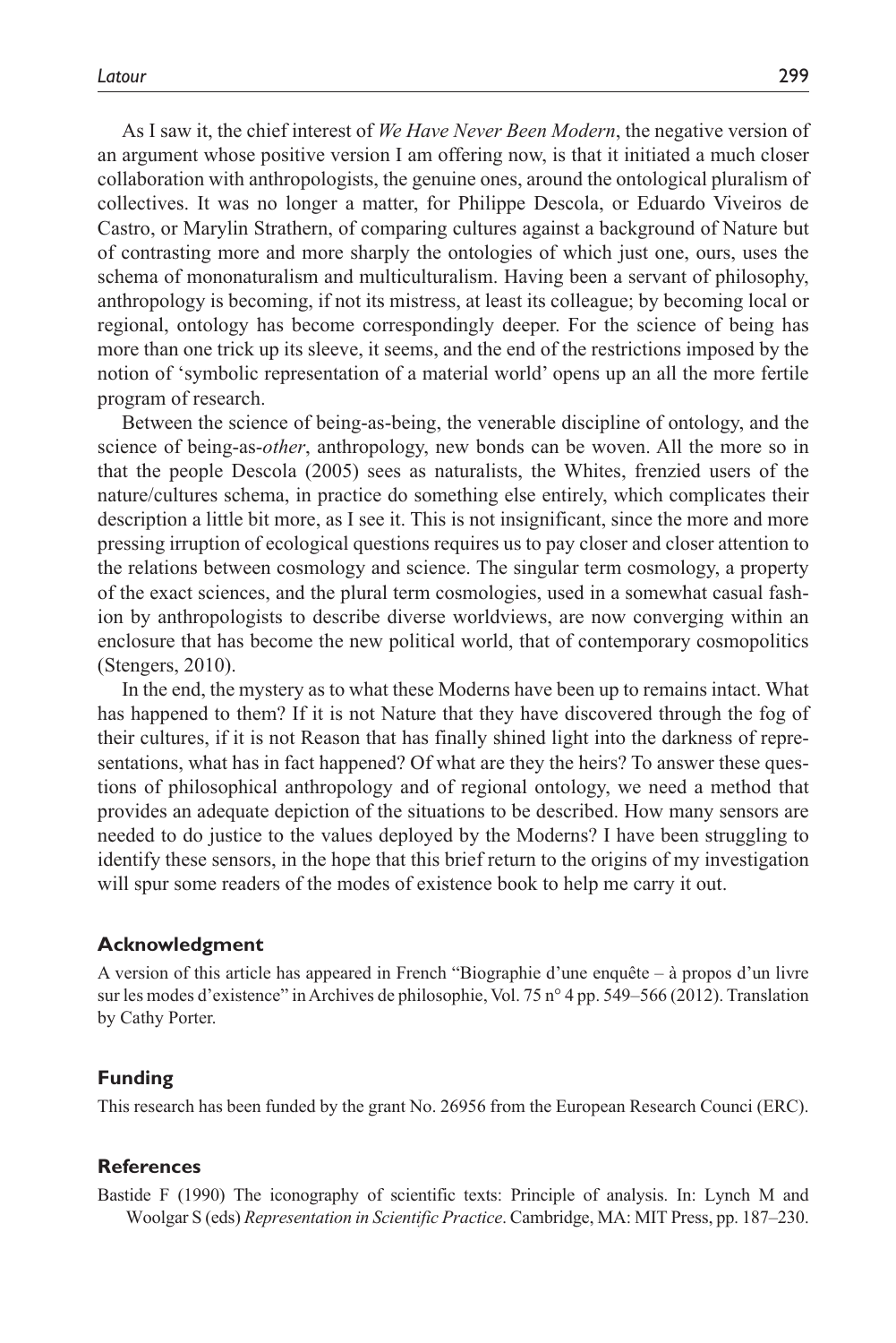- Bastide F (2001) *Una Notta con Saturno: Scritti Semiotici sul Discorso Scientifico* (trans. R Pellerey). Rome: Meltemi.
- Bijker WE, Hughes TP and Pinch T (eds) (1987) *The Social Construction of Technological Systems: New Directions in the Sociology and History of Technology*. Cambridge: MA: MIT Press.

Bultmann R (1971) *L'Histoire de la Tradition Synoptique* (trans. A Malet). Paris: Seuil.

- Callon M (1981) Pour une sociologie des controverses techniques. *Fundamenta Scientiae* 2(3/4): 381–399.
- Callon M (1986) Éléments pour une sociologie de la traduction: La domestication des coquilles Saint-Jacques et des marins pêcheurs en baie de Saint-Brieuc. *L'Année Sociologique* 36: 169–208.
- Callon M and Latour B (1981) Unscrewing the big Leviathan: How actors macro-structure reality and how sociologists help them to do so. In: Knorr-Cetina K and Cicourel AV (eds) *Advances in Social Theory and Methodology: Toward an Integration of Micro and Macro Sociologies*. London: Routledge, pp. 277–303.

Dagognet F (1974) *Écriture et Iconographie*. Paris: Vrin.

Deleuze G and Guattari F (1972) *L'anti-Oedipe: Capitalisme et Schizophrénie*. Paris: Minuit.

- Derrida J (1967) *De la Grammatologie*. Paris: Editions de Minuit.
- Descola P (2005) *Par Delà Nature et Culture*. Paris: Gallimard.
- Garfinkel H (1967) *Studies in Ethnomethodology*. Englewood Cliffs, NJ: Prentice Hall.
- Haraway H (1989) *Primate Visions: Gender, Race and Nature in the World of Modern Science*. London: Routledge.
- Latour B (1975) *Exégèse et ontologie. Essai philosophique sur des textes de résurrection*. PhD Thesis, Université de Tours, France.
- Latour B (1977) *La répétition de Charles Péguy*. In: Centre Charles Péguy (ed.) *Péguy, écrivain. Colloque du centenaire*. Paris: Klincksieck, pp. 75–100.
- Latour B (1987) *Science in Action: How to Follow Scientists and Engineers through Society*. Cambridge, MA: Harvard University Press.
- Latour B (1988a) A relativistic account of Einstein's relativity. *Social Studies of Science* 18(1): 3–44.
- Latour B (1988b) Mixing humans and non-humans together: Sociology of a door-closer. *Social Problems* 35(3): 298–310.
- Latour B (1988c) *The Pasteurization of France* (trans. Sheridan A and Law J). Cambridge, MA: Harvard University Press.
- Latour B (1993) *We Have Never Been Modern* (trans. C Porter). Cambridge, MA: Harvard University Press.
- Latour B (1996) *Aramis, or, The Love of Technology* (trans. C Porter). Cambridge, MA: Harvard University Press.
- Latour B (1998) Petite philosophie de l'énonciation. In: Basso P and Corrain L (eds) *Eloqui de Senso: Dialoghi Semiotici per Paolo Fabbri*. Milan: Costa & Nolan, pp. 71–94.
- Latour B (2005) *Reassembling the Social: An Introduction to Actor-Network Theory*. New York: Oxford University Press.
- Latour B (2013) *An Investigation into the Modes of Existence: An Anthropology of the Moderns*. Cambridge, MA: Harvard University Press.
- Latour B and Bastide F (1983) Essai de science fabrication. *Études Françaises* 19(2): 111–126.
- Latour B and De Noblet J (eds) (1985) *Les 'Vues' de l''Esprit': Visualisation et Connaissance Scientifique* (Issue of Culture Technique, vol. 14). Paris: Culture Technique.
- Latour B and Fabbri P (1977) Pouvoir et devoir dans un article de science exacte. *Actes de la Recherche en Sciences Sociales* 13: 81–95.